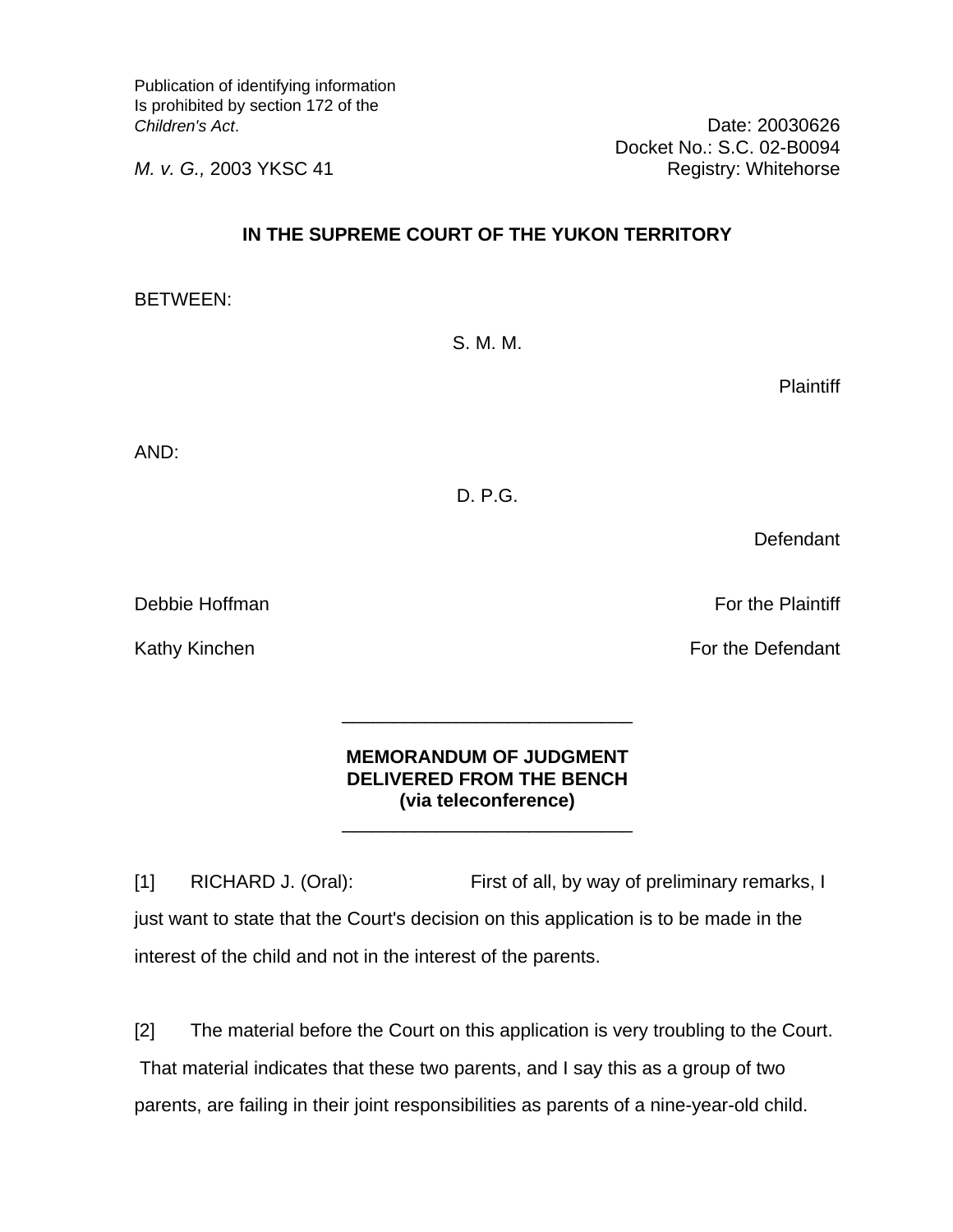[3] The sworn affidavits conflict with each other in many respects. In those affidavits the opposite parent is described invariably as manipulative, or controlling or uncooperative, et cetera. I reiterate to counsel and to the parties that most of the content of these affidavits are of very little value to the Court in these circumstances.

[4] It is clear to me, that as of today, and I stress here that this is many, many years after these two adults separated, they are unable to conduct themselves responsibly as parents on such issues as custody, access or child support.

[5] The end result is that the Court will decide these issues on an interim basis. I have heard submissions on behalf of the parties. The parties may not like some or all of the Court's interim order. However, the parties, as a group of two parents, should remind themselves that they are responsible for these matters having to come to court.

[6] I will be dealing with the notice of motion that is before the Court only. That is the notice of the motion filed April 1, 2003.

[7] I am not satisfied that there is any proper application before the Court to set aside the *ex parte* order of March 27, 2003. Even if there was a proper application or motion filed to that effect, I would be unable to deal with it on the conflicting material before the Court today, so the order of March 27th remains in effect. Also, I am not satisfied that there is any proper application before the Court for joint custody.

[8] So I will deal only with the notice of motion filed April 1, 2003, and that notice of motion seeks relief on the issues of child support, specified access for the father, and matters incidental to that specified access. I want to stress that this is an interim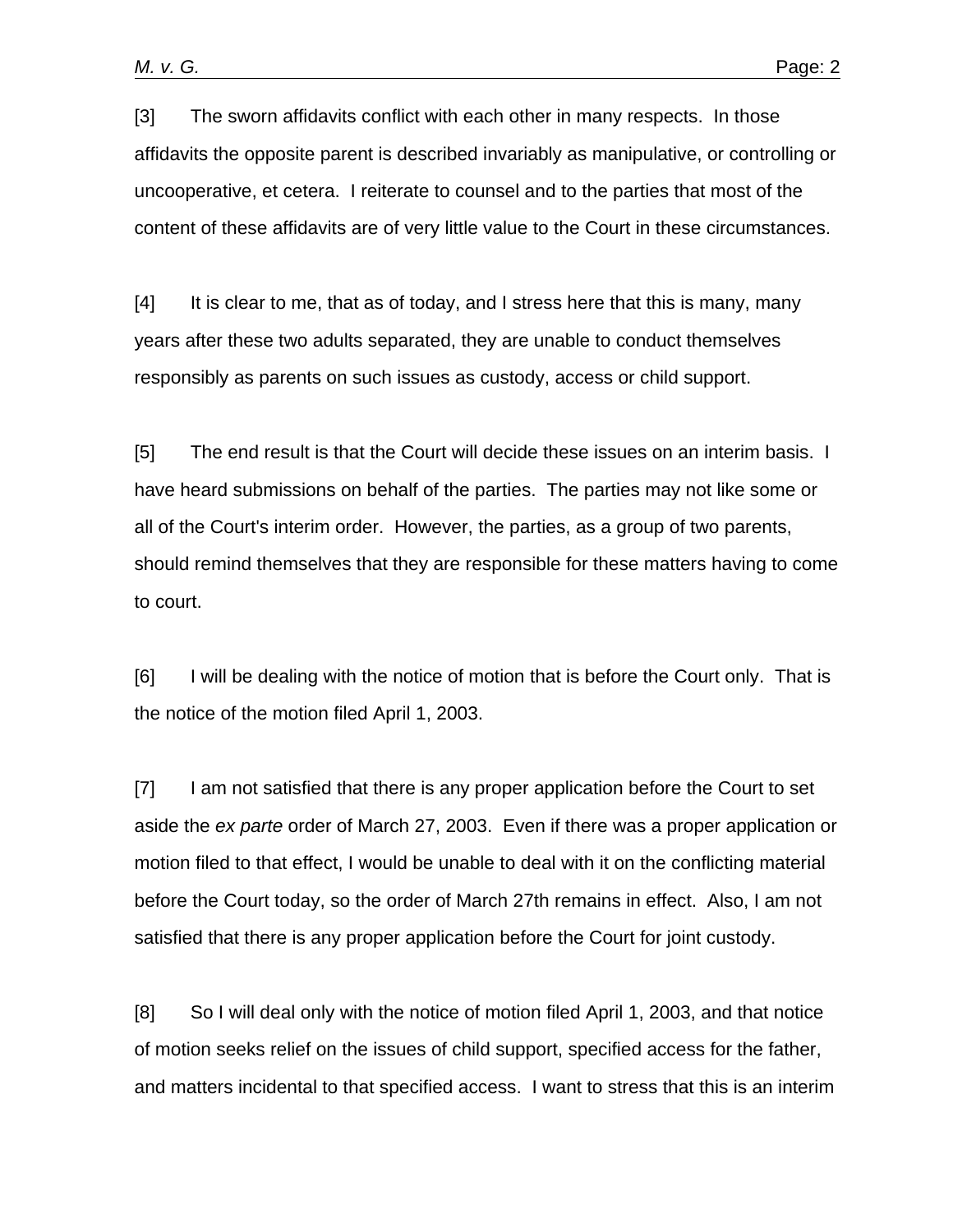order only based on the material before me, unsatisfactory as that material is.

[9] I will be directing the parties to proceed to trial without further delay on all outstanding issues between them regarding their son.

[10] On the specific matter of child support, I am going to be setting the mother's income at \$32,000 for purposes of child support guidelines. For the father, I am going to use his present income of \$4,013 per month of WCB benefits. I am going to be setting the father's income for the purposes of the child support guidelines at "X" dollars, which will be \$48,516 per annum, grossed up to account for the non-taxable characteristic of those WCB benefits. I will be directing that the father pay child support based on that grossed-up figure.

[11] I am going to direct counsel, and this will not be in the formal order, so counsel may make note of it, to make that grossed-up calculation. (I will just mention that this should not be difficult, any accountant can do it for you, it is something that they do all the time.) You just take the non-taxable income figure and they will give you back the payroll dollar figure. If the two of you cannot agree on that figure to insert in the formal order, then I am directing that each of you should send me a separate memo on the point within ten days. I will then decide what the grossed-up figure should be.

[12] So the formal order is as follows. The preamble to the order will relate to the notice of motion, the application before the court contained in the notice of motion filed April 1, 2003. The order is as follows:

Paragraph 1:

The amount of the mother's income for purposes of the child support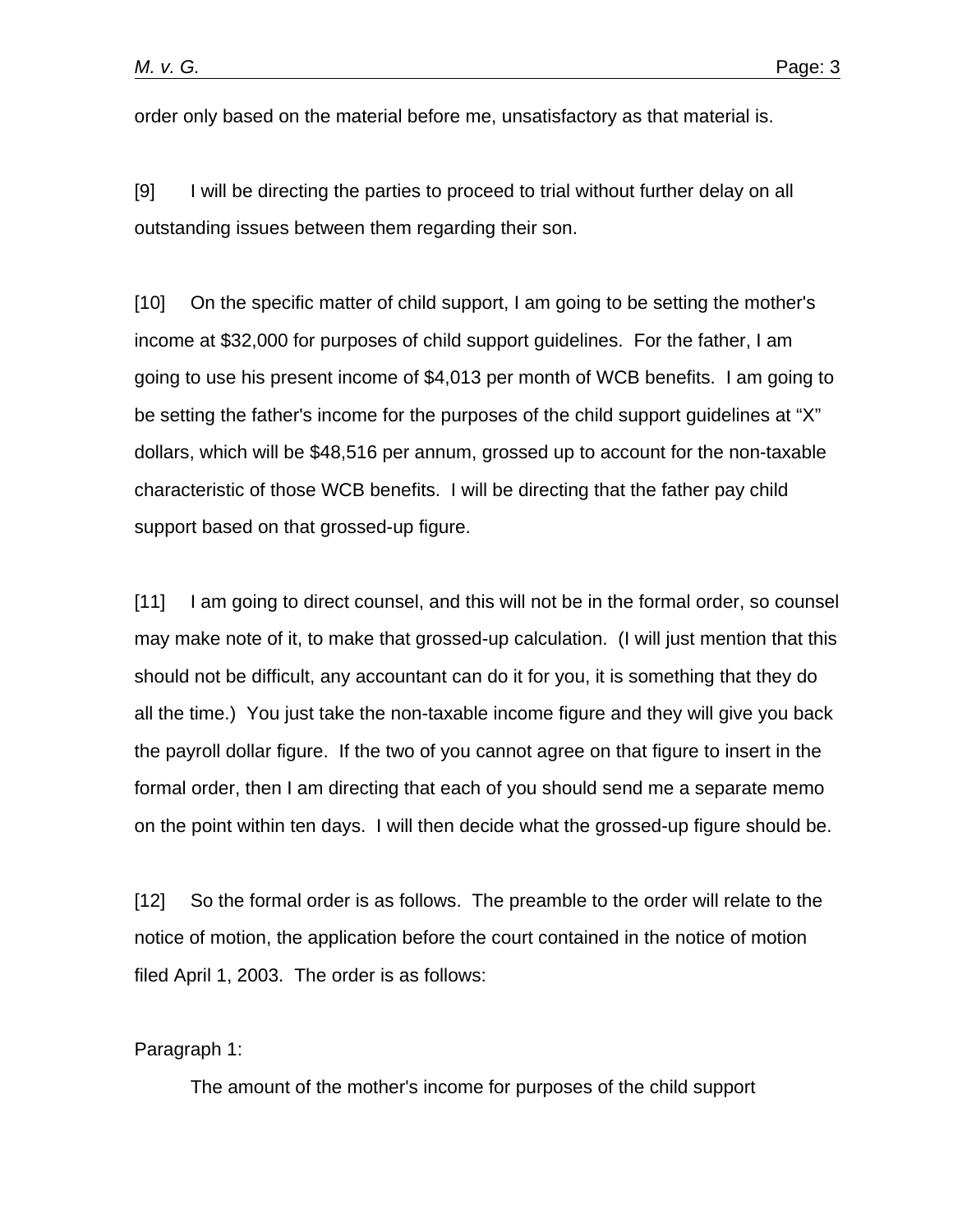guidelines is determined to be \$32,000.

## Paragraph 2:

The father's income for the purposes of the child support guidelines is determined to be "X" dollars (\$48,156 per annum grossed up to account for the non-taxable characteristic of his WCB benefits).

When I say, "X", counsel, I mean leave that blank and fill it in later.

#### Paragraph 3:

The father shall pay "Y" dollars child support on the first day of each month, commencing July 1, 2003 until further order of the court.

I will just say here that the "Y" dollars, that will be a corresponding figure from the child support guidelines chart after you determine the grossed up income.

### Paragraph 4:

The request for retroactive child support, that is before July 1, 2003, is reserved for determination by the trial judge.

#### Paragraph 5:

The application for section 7, for proportionate payments of the extraordinary expenses, is dismissed, there being insufficient material before the court to grant such relief.

Paragraph 6:

The father is to have access, to the child D. as follows:

 (a) One continuous period of four weeks between July 14, 2003 and August 31, 2003, commencing on the Monday at 9:00 a.m. and ending on the Sunday at 7:00 p.m. The father is to notify the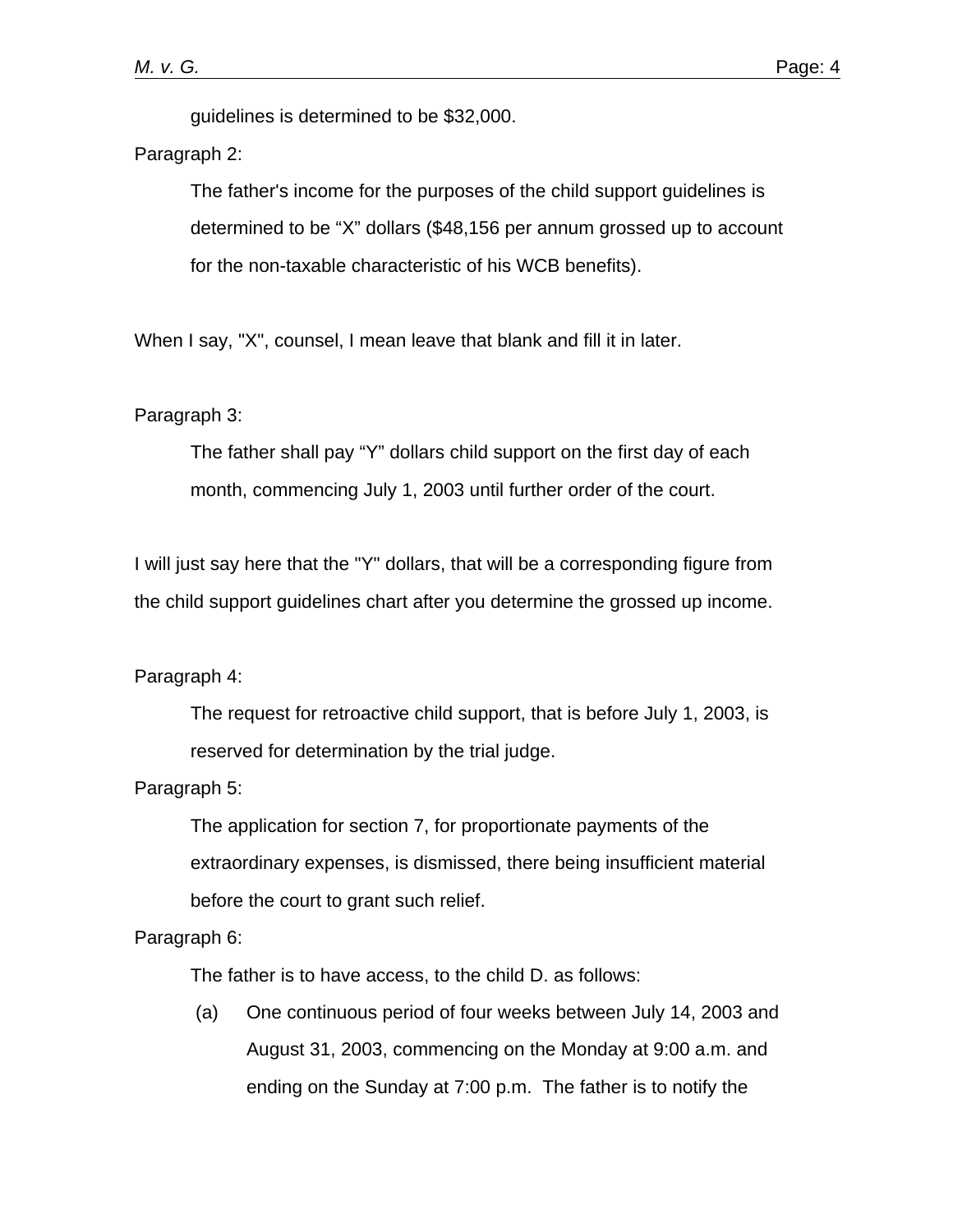mother through counsel on or before July 3, 2003, which four week period he selects.

- (b) Every second weekend, from 5:00 p.m., Friday to 7:00 p.m. Sunday, commencing Friday September 12, 2003.
- (c) The father is responsible for picking up the child at the mother's residence and delivering the child back to the mother's residence when exercising access.
- (d) The father is to provide the mother with one weeks notice if he does not intend to exercise access for a particular weekend. Again, via written communication between counsel.

Paragraph 7:

I direct the parties to take all steps necessary to proceed to trial without further delay on all outstanding issues between them regarding their son, D., so that a trial judge might have the benefit of *viva voce* evidence and make determinations which the parties themselves are unable to make.

Paragraph 8:

The costs of this application shall be costs in the cause.

[13] Now, counsel, I am ready for matters that need clarification for the court's formal order.

[14] MS. KINCHEN: My Lord, if I could just ask. So your order effectively --

[15] THE COURT: To whom am I speaking with?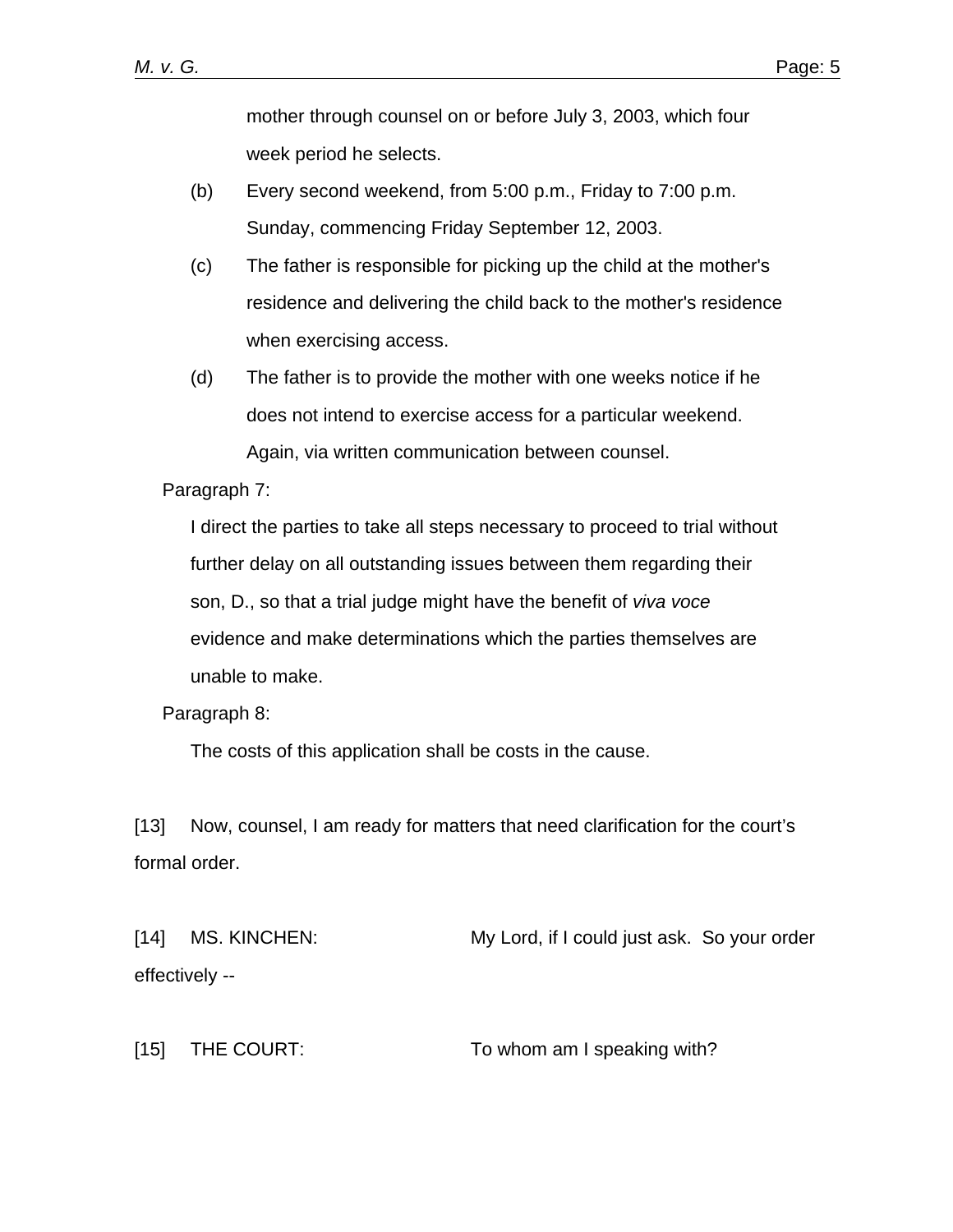[16] MS. KINCHEN: It's Ms. Kinchen, I'm sorry. Your order effectively then precludes the father from having any access until July 14th, at the earliest?

[17] THE COURT: I have considered that, yes. It is always open to the parties to arrange access outside of what the court orders. But I have considered the mother's request for access in that particular period in early July and so the father will have his one-half of the summer holiday with the child, and then he can specify alternate weekend access in the school year.

[18] MS. KINCHEN: In September.

[19] Would Your Lordship be open to considering access from -- perhaps for this weekend? That would not interfere with the July 1st. Given that Mr. G. hasn't had access for two weeks.

[20] MS. HOFFMAN: My Lord, Debbie Hoffman addressing the court. Ms. M. has just indicated to me that this weekend would be fine.

[21] THE COURT: All right. Then the parties can carry that out and I do not know if we are going to be in a position to issue the formal order before sometime next week, in any event. So I will leave that between the parties and counsel can document it.

[22] Anything else?

[23] MS. KINCHEN: I think that is everything, My Lord. Thank